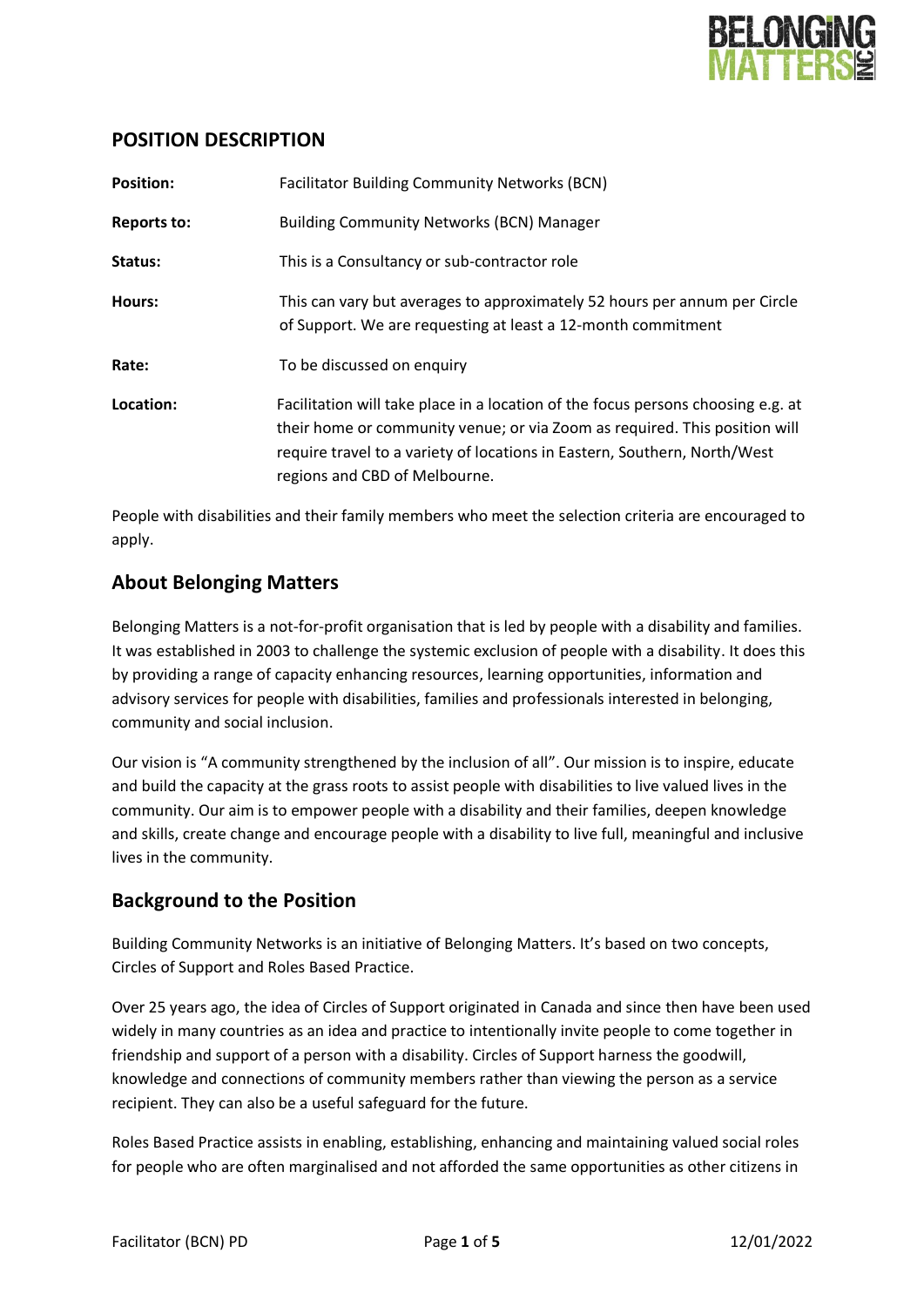

the community to pursue employment, career pathways, a home of their own, civic contribution, study, personal growth, friendships, spirituality, purpose and well-being. Roles Based Practice is an approach that combines the most beneficial components of person-centred practice to the critical thought base associated with Social Role Valorisation and to practices for improving social status, social inclusion and employment outcomes for people with a disability (Scott Ramsey, 2007).

# **Purpose of Position**

To provide well informed facilitation of Circles of Support that is guided by Roles Based Practice to enable people with a disability (together with their families) to build full, meaningful and inclusive lives in the community.

# **Organisational Relationships**

| Reports to:             | <b>Building Community Networks Manager</b>                            |
|-------------------------|-----------------------------------------------------------------------|
| Internal relationships: | CEO, Book keeper, Belonging Matters staff.                            |
| External relationships: | People with a disability (focus person) and their families/supporters |

## **Key Responsibilities**

### **For this Position**

- To facilitate and build the capacity of the focus person and the Circle of Support so that it enables the focus person to:
	- o Identify a unique vision for a full, meaningful and inclusive life,
	- $\circ$  Develop positive and valued roles and relationships in the community based on their interests, abilities and passions (typical of any other citizens),
	- o Develop their abilities, relationships and safeguard the future,
	- o Discern individual's needs and analyse how these needs may be met through informal responses and generic community resources,
	- o Make informed decisions and direct their own life with the necessary supports,
	- $\circ$  Identify possible implementation solutions that create alternatives to segregated, special or congregated services.
- To forge positive, respectful and strong relationships with people with a disability, families and allies.
- Ensure the focus person is respected and empowered to have say so over their Circle of Support and life.

### **Responsibilities of all Belonging Matters' staff**

To contribute to the provision of quality services which reflect the vision, mission, principles and objectives of Belonging Matters. The person is required to demonstrate initiative and work as an enthusiastic team member within the service's routines, policies and procedures, keeping in mind the overall objectives of Belonging Matters.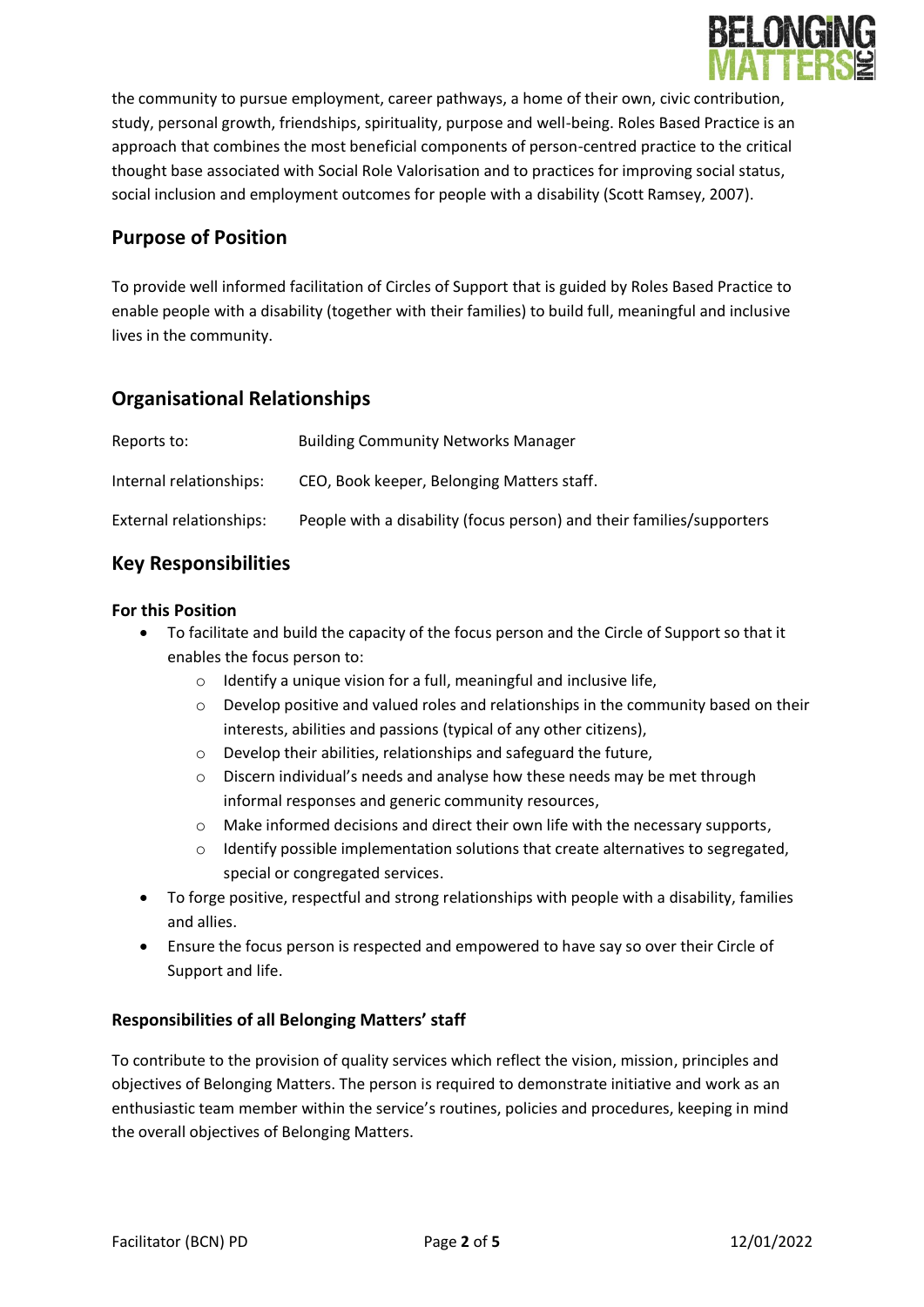

To adhere to the "Belonging Matters' Consultants Employment Agreement", organisational policies and procedures and Occupational Health and Safety policies and practices (including COVID Safe practices). Attend and contribute to training and development activities organised by Belonging Matters as requested.

# **Key Selection Criteria**

### **Qualifications**

• A qualification or significant experience in community development, disability or similar will be highly regarded.

### **Experience**

- An unambiguous and demonstrated commitment to the rights, empowerment and social/economic inclusion of people with a disability,
- Demonstrated ability and experience in assisting people with a disability and their families;
	- to:
		- o Build their own capacity,
		- o Individualise/personalise supports,
		- o Pursue typical pathways that are available to other citizens,
		- o Develop valued roles and become socially included and contribute to their community,
		- o Build a range of supports including natural/unpaid and paid supports,
		- o Vision-build and plan,
		- o Build on their own strengths and abilities,
		- o Self- direct their own lifestyle,
		- o Build safeguards and reduce vulnerabilities and marginalisation
- Demonstrated experience as a facilitator, group work and public speaking,
- Demonstrated ability to facilitate creatively and in a way that includes everyone
- A demonstrated high level of communication and negotiation skills enabling positive and effective working relationships in a variety of situations, especially with people with a disability and families.
- A demonstrated ability to introduce new ideas/concepts and to positively influence change.
- Highly motivated and demonstrated leadership skills.
- Understanding of, and a commitment to, the vision and goals of Belonging Matters
- A demonstrated ability to effectively organise and co-ordinate multiple tasks.
- A demonstrated ability to effectively manage a variety of situations.
- A demonstrated ability to manage own time effectively and efficiently and to be able to work with minimal supervision.
- A demonstrated ability to analyse problems and devise creative and effective strategies to address such.
- A demonstrated ability to produce inclusive outcomes for people with a disability i.e. assist people to become included in their community and pursue typical pathways such as education, employment, leisure, civic roles, home tenancy etc and produce outcomes in this regard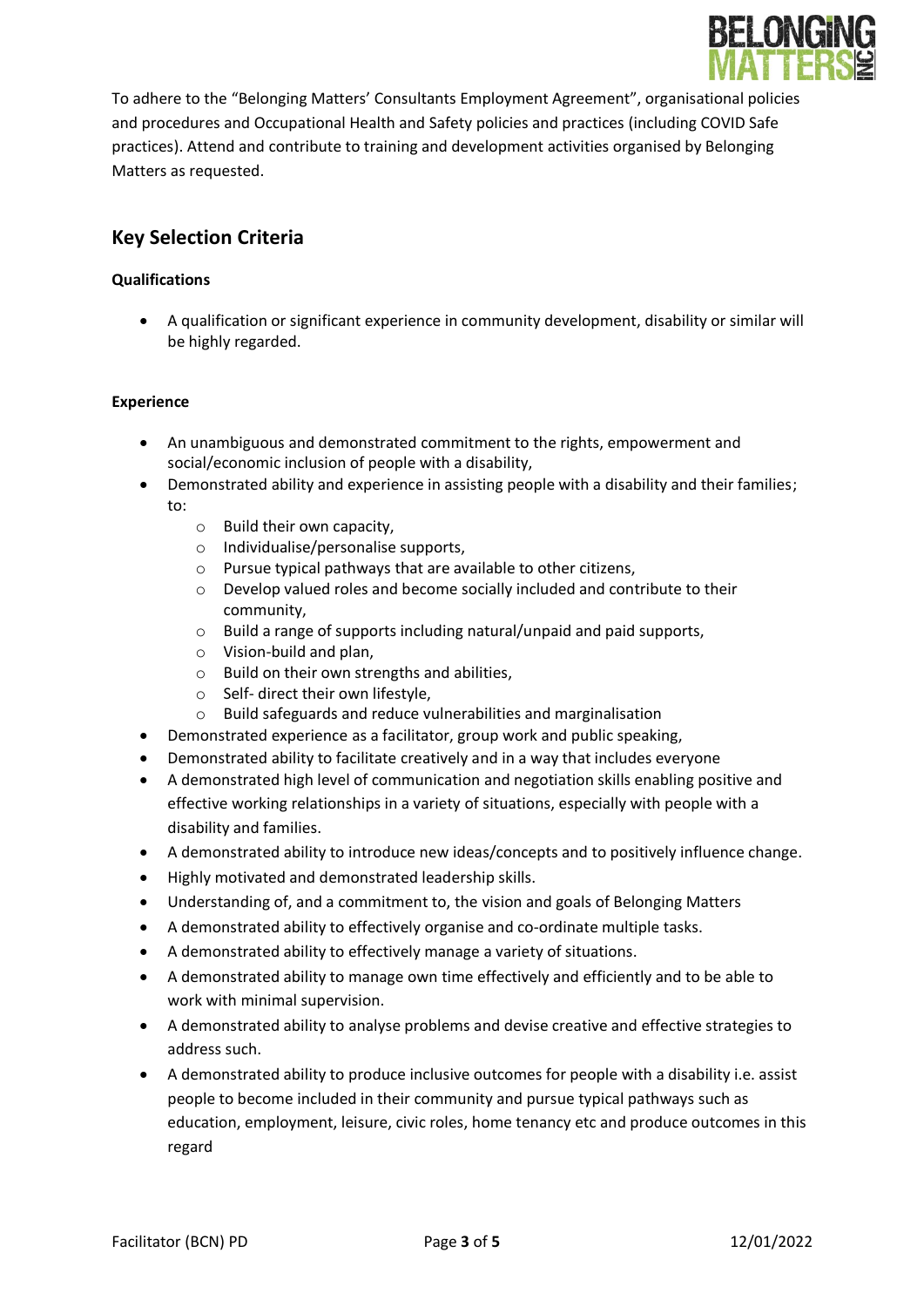

- A demonstrated ability to empower people with a disability and lead a life that is personally meaningful and fulfilling.
- An understanding of, and ability to, manage within a budget

### **Knowledge**

- Sound knowledge of the barriers and challenges that people with intellectual disabilities face and the strategies to overcome such barriers/challenges,
- Sound knowledge of relevant theories and guiding principles relating to the inclusion of people with disability such as the United Nations Convention on the Rights of Persons with a Disability (UNCRPD); Social Role Valorisation (SRV); Roles Theory; Community Inclusion/development; Person Centred Practice,
- Understanding the needs of people with intellectual disability/Autism and families,
- Sound knowledge of authentic person-centred practice, community inclusion, empowerment and genuine innovation
- Basic computer packages and invoicing
- Knowledge of Equal Employment and Occupational Health and Safety legislation and practices, and
- Understanding of, and a commitment to, the vision and goals of Belonging Matters

### **Interpersonal Qualities**

- Uphold positive values towards and relate well with people who have a disability, families and others,
- A friendly disposition and ability to work harmoniously and positively with all people with a professional approach to service delivery,
- Ability to work autonomously but respectfully liaise with BCN Manager and others involved
- The ability to lead confidently and positively by bringing others alongside,
- Creative thinking and the ability to enhance the lives of people with a disability,
- Ability to solve problems and accept feedback positively,
- Enthusiastic, energetic and focused on assisting people with a disability to work towards positive, socially inclusive outcomes**.**

#### **Other**

- A current Victorian driver's license (desirable but not essential).
- A current Victorian Police Check and Working with Children Check
- An ABN (Australian Business Number)
- Capacity to work with groups online and/or face to face (based on Covid-19 policy)